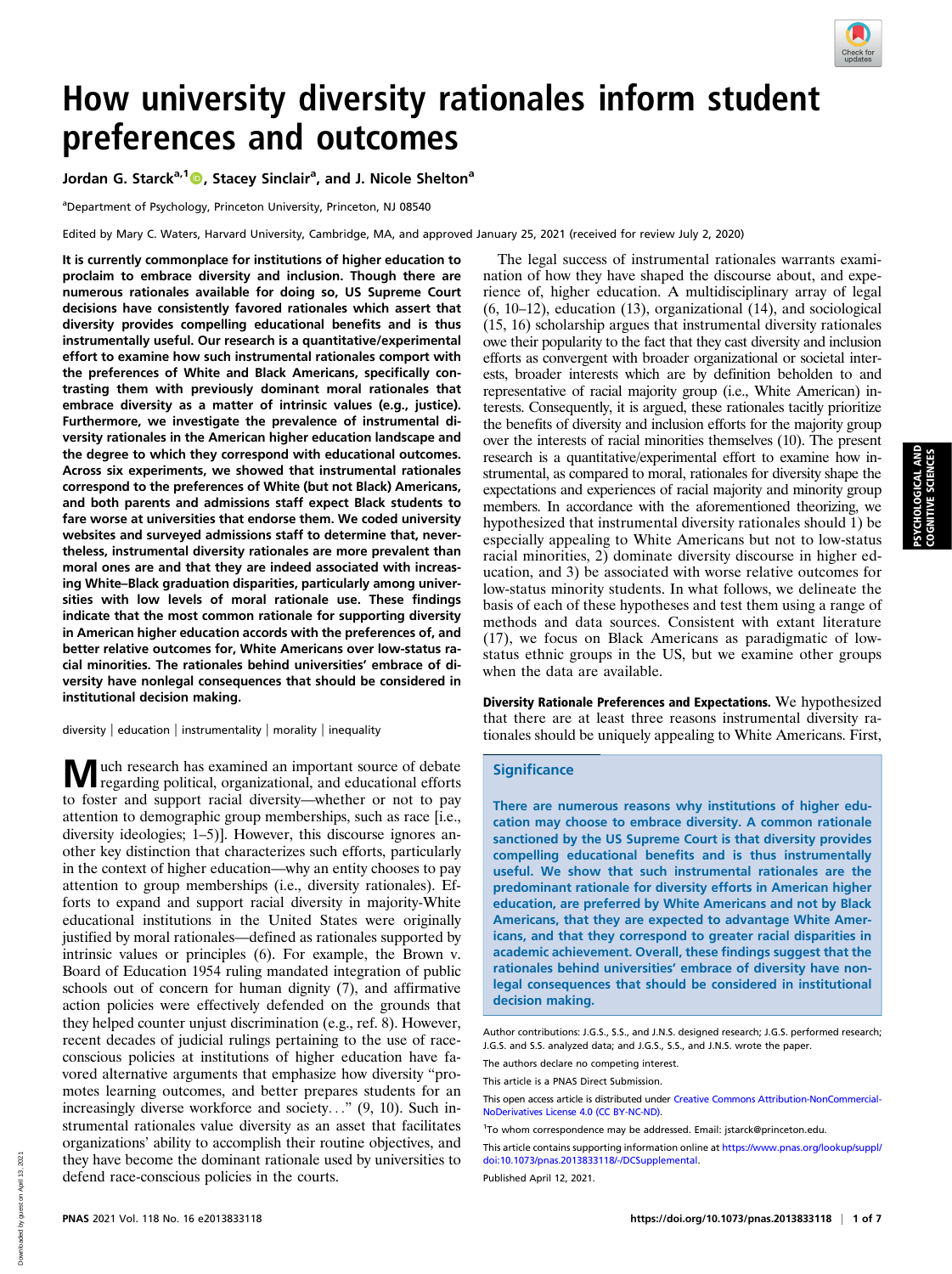both researchers and champions for diverse student bodies acknowledge that the purported educational benefits described in instrumental diversity rationales largely serve to provide educational value to White individuals (10, 13, 18). For example, Columbia University, Harvard University, Stanford University, and the University of Pennsylvania plainly stated in a 1978 amicus brief to the Bakke court (19) that the "purpose [of raceconscious admissions policies] is not only or even primarily to confer benefits upon members of minorities," but rather their primary argument was that "the inclusion of qualified minority group members in a student body serves important educational objectives" (p.11). As conceptualized, these objectives were to be achieved by introducing novel points of view to campus, implying that the educational beneficiaries of these efforts were those for whom minority perspectives were novel (i.e., majority group members). Prior work demonstrates that university students have internalized this notion and expect to benefit directly from interacting with peers whose backgrounds differ from their own (20).

Second, instrumental rationales likely afford a greater sense of belonging to White Americans compared to moral rationales. While organizations acknowledging and celebrating racial diversity tend to make White individuals feel excluded (21), research in business contexts shows that instrumental rationales expand lay conceptualizations of diversity so that the term can be more inclusive of White people (22). This expansion provides White individuals a means of belonging in multicultural university contexts.

Finally, instrumental rationales, relative to moral rationales, may alleviate risks of social identity threat for White Americans, who are often concerned with being stereotyped as prejudiced (23). Moral diversity rationales often invoke the existence of prejudice and discrimination, enhancing White Americans' concern with being labeled prejudiced due to their race. In contrast, the framing of instrumental rationales de-emphasizes societal discrimination, likely reducing White Americans' concomitant social identity threat.

Though White Americans may prefer instrumental rationales because of an increased perception of educational value, greater sense of belonging, and reduced social identity threat, there is little reason to think that racial minorities, particularly low-status groups such as Black Americans, would share this preference. First, the literature on the educational benefits of racial diversity upon which instrumental diversity rationales are based—highlights outcomes for White students that often fail to present for minority students [e.g., critical thinking skills increase as a function of diversity coursework for White but not minority students (18, 24)], and there is little evidence that institutions have even attested that minorities similarly stand to benefit from diversity until relatively recently (10). Second, it is not clear whether either diversity rationale would better encourage a sense of belonging for racial minorities. Since purporting to value diversity can augment racial minorities' engagement (25) and Black Americans' sense of trust and comfort in an organization (26), perhaps any signal of valuing diversity, regardless of rationale, might increase racial minorities' sense of belonging. If anything, couching diversity and inclusion within moral messaging—generally perceived as a stronger form of messaging (27)—may more emphatically signal to racial minorities that the university is a place that prioritizes their belonging. Third, instrumental rationales might amplify social identity threat for low-status minorities who are stigmatized in educational domains, in comparison to moral rationales, by weakening antiprejudice norms that might otherwise be bolstered by moralizing the push for diversity (28). Together, these factors make it unlikely that racial minorities, such as Black Americans, would share White Americans' hypothesized preference for instrumental diversity rationales.

Prevalence of Instrumental and Moral Diversity Rationales. Though no work has yet quantified just how pervasive instrumental rationales are in higher education, there are several reasons to expect them to abound. First, if, as we expect, White Americans prefer instrumental rationales, their relatively high numerical representation and structural power would likely incentivize university decisionmakers to adopt approaches that appeal to this segment of the community (15). Second, because judicial rulings have increasingly favored instrumental arguments for raceconscious admissions policies over moral arguments (6, 10, 29), universities may correspondingly utilize instrumental rationales in order to comply with legal precedent. Third, beyond merely inducing compliant behavior, Supreme Court rulings can change social perceptions by increasing the extent to which a position is perceived to be widespread (30). Thus, rulings affirming instrumental rationales might encourage university decisionmakers to adopt instrumental approaches by making them seem like the default, normative approach to diversity. In sum, based on the likely appeal of instrumental rationales to the majority group, the necessity of adhering to legal precedent, and the potential of a perceived norm of espousing instrumental rationales, we expect that universities would be more likely to utilize instrumental than moral rationales.

Diversity Rationales and Racially Disparate Outcomes. We expect that instrumental commitments to diversity engender organizational cultures that less effectively protect against racially disparate outcomes. This expectation is directly tied to the reasons that White Americans prefer instrumental rationales. Instrumental rationales both broaden the identity dimensions relevant to the concept of diversity (22) and, by focusing only on the benefits diversity can provide, understate racial disadvantage. While we argue above that these factors lead White Americans to anticipate increased belonging and reduced social identity threat at instrumentally motivated universities, they can also diminish the attention given to the prospect of racial inequality. For example, participants completing a hiring task on behalf of an instrumentally motivated firm were less interested in hiring a racial minority as a means of increasing a firm's diversity, instead opting for candidates who contributed to diversity along other mentions [e.g., religion and nationality (22)]. These findings indicate that instrumental rationales diminish the extent to which people focus specifically on racial representation in their diversity pursuits. If instrumental approaches to diversity produce social contexts in which people are less attentive to the prospect of racial inequality, then they should also correspond with more racially disparate outcomes.

Instrumental rationales may also less effectively secure racially equitable outcomes because their rhetoric and relative prevalence convey a weaker institutional commitment to racial diversity. Since people view moral arguments and commitments as especially strong (27, 31), instrumental commitments to diversity may come across as relatively weak. Instrumental rationales may also project a weak commitment because of their prevalence. If instrumental approaches are as commonplace as expected, universities who employ instrumental language might be perceived as simply complying with diversity norms rather than expressing a genuine commitment. Both factors might lead community members to perceive weaker institutional commitments to racial diversity, thus less effectively compelling them to comply with or advance this commitment in their own actions. Should this be the case, the relatively weak commitment engendered by instrumental rationales should result in more racially disparate outcomes.

## Results

Diversity Rationale Preferences and Expectations. Studies 1 through  $3 (n = 409)$  presented online, White American participants with an instrumentally motivated university diversity statement, a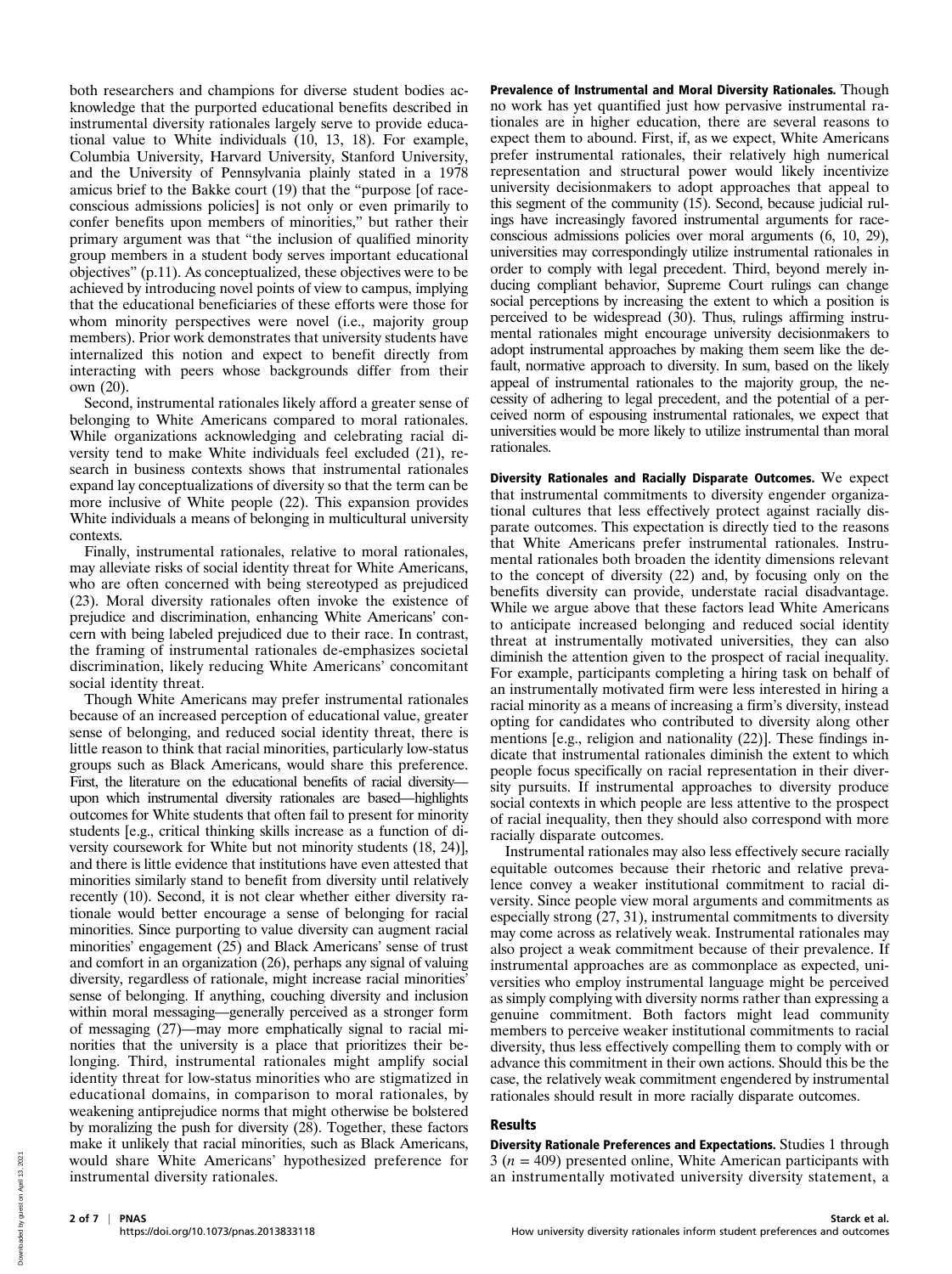

Fig. 1. Positivity as a function of diversity rationale and participant race in nationally representative sample (Study 4). The error bars represent 95% CIs.  $n_{White} = 179$ ,  $n_{Black} = 171$ .

morally motivated university diversity statement, and, in Study 3, a control statement that championed curricular diversity instead of social diversity. Asked to imagine they were a prospective student at each university, participants answered questions about each ostensible university as they read their diversity statements. As predicted, in Studies 1 and 2, participants preferred to attend instrumentally motivated universities over morally motivated ones at significantly above-chance rates of 74.6% ( $\chi^2$  (1, n =  $185$ ) = 44.762, P < 0.001) and 61.0% ( $\chi^2$  (1, n = 123) = 5.93, P = 0.015), respectively. Furthermore, across all studies, participants consistently felt more positively about instrumentally motivated universities than both morally motivated (all  $Ps < 0.003$ ) and control universities ( $P = 0.022$ ; see *SI Appendix*[, Table S1\)](https://www.pnas.org/lookup/suppl/doi:10.1073/pnas.2013833118/-/DCSupplemental). There was no difference between their positivity toward morally motivated ( $M = 3.42$ , SD = 1.16) and control universities ( $M = 3.51$ ,  $SD = 1.09$ ;  $P = 0.542$ ). White respondents' preference for instrumentally motivated universities over morally motivated ones held even after adjusting for how much participants compre-hended and agreed with the diversity statements ([SI Appendix](https://www.pnas.org/lookup/suppl/doi:10.1073/pnas.2013833118/-/DCSupplemental), [Table S2](https://www.pnas.org/lookup/suppl/doi:10.1073/pnas.2013833118/-/DCSupplemental)).

Study 4 replicated these findings with two online samples of White  $(n = 179)$  and Black  $(n = 171)$  participants, both designed to be nationally representative on the dimensions of age and gender within race. As shown in Fig. 1, White participants again felt more positively about an instrumentally motivated university  $(M = 3.78, SD = 1.09)$  than either a morally motivated  $(M = 3.35,$  $SD = 1.33; P < 0.001$  or control university ( $M = 3.59$ ,  $SD = 1.11;$  $P = 0.014$ , and they also felt more positively about the control university compared to the morally motivated university  $(P =$ 0.011). In contrast, Black participants preferred the morally motivated university ( $M = 3.98$ ,  $SD = 0.96$ ) to both the instrumentally motivated ( $M = 3.78$ , SD = 1.07;  $P < 0.001$ ) and control university ( $M = 3.66$ , SD = 1.13;  $P < 0.001$ ), and they marginally preferred the instrumentally motivated university over the control university ( $P = 0.056$ ). There is a clear divergence in White and Black individuals' rank preferences regarding universities' diversity rationales.

Also as predicted, across Studies 1 through 4, White Americans' relative positivity toward the instrumental diversity rationales was mediated by the fact that they thought they would receive more educational value from, belong more at, and have their social identities threatened less at instrumentally motivated univer-sities compared to morally motivated universities ([SI Appendix](https://www.pnas.org/lookup/suppl/doi:10.1073/pnas.2013833118/-/DCSupplemental), [Fig. S1\)](https://www.pnas.org/lookup/suppl/doi:10.1073/pnas.2013833118/-/DCSupplemental). This was not the case for Black Americans ([SI Appendix](https://www.pnas.org/lookup/suppl/doi:10.1073/pnas.2013833118/-/DCSupplemental), [Table S1](https://www.pnas.org/lookup/suppl/doi:10.1073/pnas.2013833118/-/DCSupplemental)).

We complemented the online experiments above with ecologically valid samples of key university stakeholders: student caregivers (e.g., parents, grandparents, etc.,  $n = 255$ , Study 5) and admissions officers ( $n = 186$ , Study 6). We asked caregivers of students who were either in the midst of or had just completed the college admissions process about their preferences for universities with instrumental and moral diversity rationales. Caregivers' preferences were consistent with those of our online participants. On a 1 (pro morally motivated university) to 7 (pro instrumentally motivated university) bipolar scale, White caregivers'  $(n = 101)$  preferences differed significantly from 4, the neutral point on the scale, in favor of the instrumentally motivated university ( $t(100) = 2.052$ ,  $P = 0.043$ ,  $M_{Diff} = 0.32$ , CI [0.01, 0.63]). Black caregivers  $(n = 39)$  preferred the opposite  $(t(37) = -3.075, P = 0.004, M<sub>Dif</sub> = -0.80, CI [-1.33, -0.27];$  see [SI Appendix](https://www.pnas.org/lookup/suppl/doi:10.1073/pnas.2013833118/-/DCSupplemental), Fig. S2 for the preferences of all racial subsamples for whom we have data). Admissions officers are attuned to the racial differences we observed in other samples. We asked admissions officers to anticipate the preferences of prospective White and Black students. They expected White prospective students to prefer an instrumentally motivated university over a morally motivated one  $(t(183) = 6.48, P < 0.001, M_{Diff} =$ 0.60, CI [0.42, 0.78]) and Black prospective students to prefer the opposite  $(t(182) = -3.887, P < 0.001, M_{Diff} = -0.39, \text{ CI}$ [−0.58,−0.19]; Fig. 2). Additionally, both samples' responses generally supported our hypothesized mediators ([SI Appendix](https://www.pnas.org/lookup/suppl/doi:10.1073/pnas.2013833118/-/DCSupplemental), [Table S3\)](https://www.pnas.org/lookup/suppl/doi:10.1073/pnas.2013833118/-/DCSupplemental).

To directly assess how stakeholders expect differently motivated universities to affect students, we also asked these participants to project how students would fare at either university. While White caregivers did not anticipate any difference in how



Fig. 2. Admissions officers' projections of White and Black prospective students' preferences and experiences as a function of diversity rationale ( $n = 183$  to 186). The numbers above (below) four indicate a preference for an instrumentally motivated (morally motivated) university. The error bars represent 95% CIs.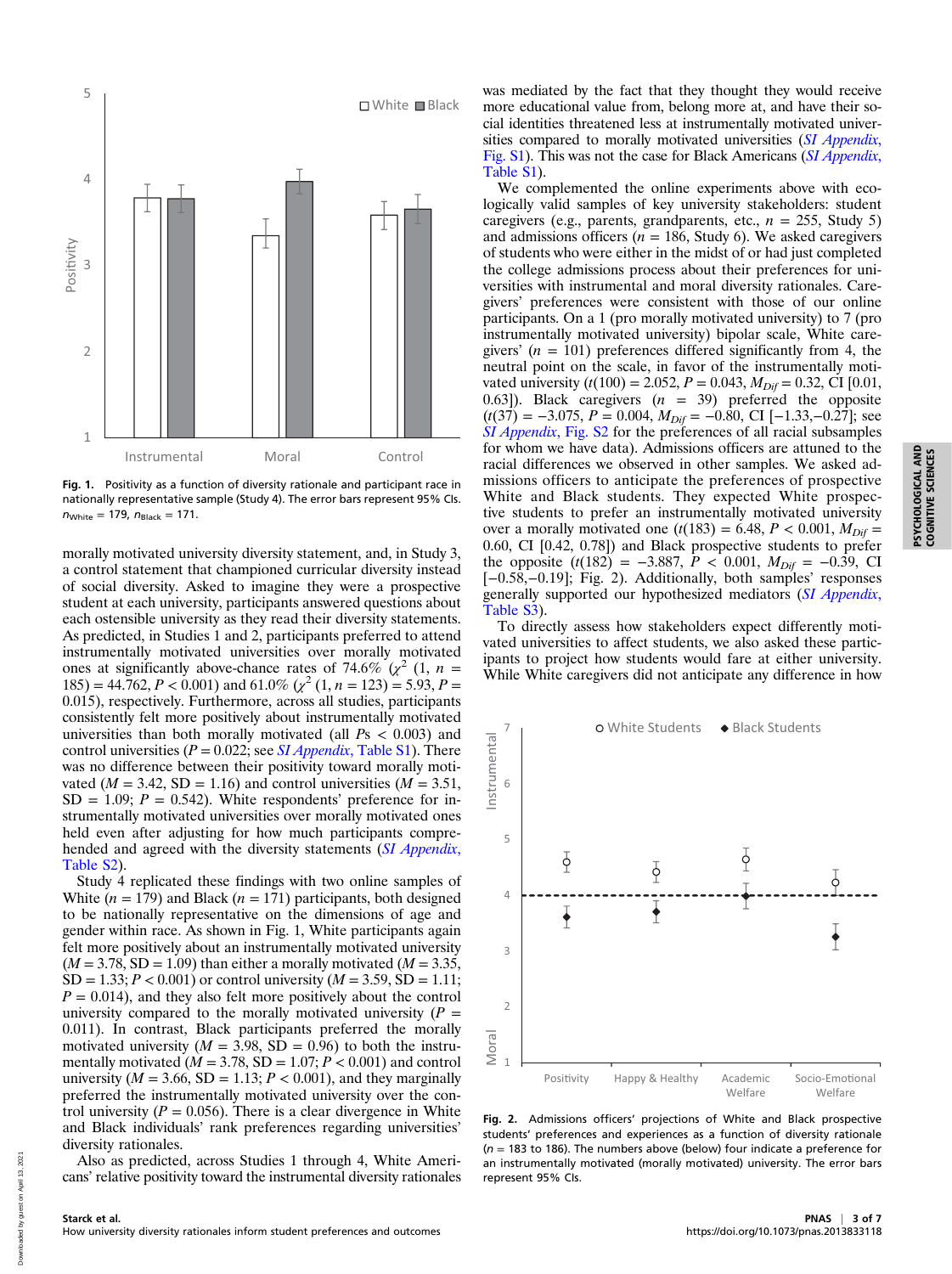happy and healthy their children would be at either school  $(t(100) = 1.420, P = 0.159, M_{\text{Diff}} = 0.208, \text{CI} [-0.08, 0.50]), \text{Black}$ caregivers expected their children to be happier and healthier at morally motivated universities  $(t(38) = -2.113, P = 0.041,$  $M_{\text{Diff}}$  = −0.56, CI [−1.10, −0.02]; [SI Appendix](https://www.pnas.org/lookup/suppl/doi:10.1073/pnas.2013833118/-/DCSupplemental), Fig. S2). Admissions officers had similar, though more divergent, expectations. They expected White students to be generally happier and healthier (t(184) = 4.509,  $P < 0.001$ ,  $M_{Diff} = 0.43$ , CI [0.24, 0.61]) and to fare relatively better academically  $(t(185)= 5.89, P \le$ 0.001,  $M_{Diff} = 0.63$ , CI [0.42, 0.84]) and socioemotionally  $(t(182) = 1.80, P = 0.07, M<sub>Diff</sub> = 0.21, CI [-0.02, 0.45])$  at the instrumentally motivated university. In contrast, they expected Black students to be generally happier and healthier  $(t(183) =$ −2.947,  $P = 0.004$ ,  $M_{Diff} = -0.30$ , CI [−0.49, −0.10]) and to fare relatively better socioemotionally  $(t(183) = -6.43, P < 0.001,$  $M_{\text{Diff}}$  = −0.75, CI [−0.98, −0.52]) at the morally motivated university (Fig. 2). Whether admissions officers were White or non-White did not significantly affect their responses on these measures ( $Ps > 0.14$ ).

In sum, across various samples and operationalizations ([SI](https://www.pnas.org/lookup/suppl/doi:10.1073/pnas.2013833118/-/DCSupplemental) Appendix[, Tables S3 and S4](https://www.pnas.org/lookup/suppl/doi:10.1073/pnas.2013833118/-/DCSupplemental)), Studies 1 through 5 show that White participants prefer and generally expect better outcomes at instrumentally motivated compared to morally motivated universities. In contrast, Black participants prefer and expect the opposite. Furthermore, admissions officers are cognizant of these racially discrepant preferences and share these racially discrepant expectations.

Rationale Prevalence. To ascertain how prevalent instrumental and moral diversity rationales are in higher education, we paired an analysis of universities' website text (Study 7) with the admissions officer questionnaire. The diversity statements that universities post on their websites provide a useful signal of their organizational ethos given the attention necessary to produce such text (32, 33) and prior research illustrating how such text may reflect institutional culture and outcomes (34, 35). We therefore systematically searched for and downloaded official content expressing the institutional commitment to diversity on the websites of national universities ranked by the US News and World Report (USNWR) in the 2017 to 2018 school year  $[n = 188 (36)]$ . Two independent coders rated the extent to which each university's web text invoked instrumental ( $ICC = 0.87$ ) and moral  $(ICC = 0.87)$  diversity rationales from 1 (not at all) to 4 (very much). Overall, use of both rationales was common, with 85% of universities using at least some instrumental and 72% at least some moral language. Universities did, however, utilize instrumental rationales ( $M = 2.48$ , SD = 0.97) more than they did moral ones ( $M = 2.02$ , SD = 0.93;  $t(187) = 4.68$ ,  $M_{Diff} = 0.46$ , SE<sub>MDif</sub> = 0.10,  $P < 0.001$ ). Subtracting universities' level of instrumental language from their level of moral language revealed that 56% of universities were more instrumentally than morally motivated whereas only 34% were more morally than instrumentally motivated (see *[SI Appendix](https://www.pnas.org/lookup/suppl/doi:10.1073/pnas.2013833118/-/DCSupplemental)*, Fig. S3 for distribution of diversity rationale codes).

Given the possibility that universities publicly comport their official language regarding diversity only to signal their compliance with legal norms but that such language does not reflect how they privately approach diversity, we also asked admissions officers about their perceptions of diversity rationales in higher education ( $n = 186$ , Study 5). The admissions officers' perceptions corroborated our coding of university websites. Admissions officers indicated (on a 0, Not at all Prevalent to 10, Very Prevalent scale) that instrumental rationales ( $M = 8.16$ , SD = 1.72) were used significantly more in higher education than were moral rationales ( $M = 7.42$ , SD = 2.13;  $t(185) = 4.890$ ,  $M_{Diff}$  =0.74, SE<sub>MDif</sub> = 0.15,  $P < 0.001$ ) and that both were used significantly more than a colorblind approach to admissions which would not account for students' race at all  $(M = 6.05, SD =$  2.61;  $Ps < 0.001$ ). Overall, we find support in both universities' online rhetoric and admission officers' perceptions that universities employ instrumental rationales to a greater degree than they do moral rationales.

Diversity Rationales and Racially Disparate Outcomes. In Study 8, we used the coded university diversity content ( $n = 188$ ; Study 7) to evaluate the extent to which the instrumental and moral language on universities' websites are associated with a critical academic outcome: graduation rates of Black and White students. We conducted a multilevel regression model examining graduation rates as a function of universities' degree of instrumental rationale use, degree of moral rationale use, student race nested within school, all interaction terms, and a set of covariates. Crucial to our hypotheses, there was a significant three-way interaction between student race, instrumental rationale use, and moral rationale use  $(t(181) = -2.335, P = 0.021;$  additional model details are reported in *[SI Appendix](https://www.pnas.org/lookup/suppl/doi:10.1073/pnas.2013833118/-/DCSupplemental)*). Follow-up analyses examined graduation rates for Black and White students separately. Neither rationale was associated with the graduation rates of White students (SI Appendix[, Table S6.5\)](https://www.pnas.org/lookup/suppl/doi:10.1073/pnas.2013833118/-/DCSupplemental). For Black students' graduation rates, however, there were significant main effects of both instrumental ( $B = -0.054$ , SE = 0.027, CI [-0.11, 0.00], P = 0.045) and moral ( $B = -0.070$ ,  $SE = 0.032$ , CI [-0.13, -0.01],  $P =$ 0.031) rationales, as well as a marginally significant interaction  $(B = 0.024, SE = 0.012, CI$  [0.00, 0.05],  $P = 0.053$ ). Specifically, when universities' use of moral rationales was low (at one SD below the mean), their degree of instrumental rationale use was negatively related to Black students' graduation rates ( $B =$  $-0.027$ , SE = 0.015, CI [ $-0.06$ , 0.00],  $P = 0.070$ ) but was unrelated otherwise (both  $Ps > 0.265$ ; Fig. 3 and *[SI Appendix](https://www.pnas.org/lookup/suppl/doi:10.1073/pnas.2013833118/-/DCSupplemental)*, Table [S6.3](https://www.pnas.org/lookup/suppl/doi:10.1073/pnas.2013833118/-/DCSupplemental)). Overall, these data indicate that the disparities between White and Black students' graduation rates increase as universities are increasingly instrumentally motivated, especially when they have little moral motivation (supplemental analyses directly



Fig. 3. Model-implied relationship between instrumental rationale use and graduation rates of Black students at low ( $B = -0.027$ , SE = 0.015, CI [-0.06, 0.00],  $P = 0.07$ ), moderate ( $B = -0.005$ , SE = 0.010, CI [-0.03, 0.02],  $P = 0.63$ ), and high ( $B = 0.018$ , SE = 0.016, CI [-0.01, 0.05],  $P = 0.27$ ) levels of moral rationale use, adjusting for Religiosity, Student Body Size, and (log)Endowment. Low and High denote  $\pm 1$  SD from mean (i.e., Moderate) moral rationale use.  $n = 185$ .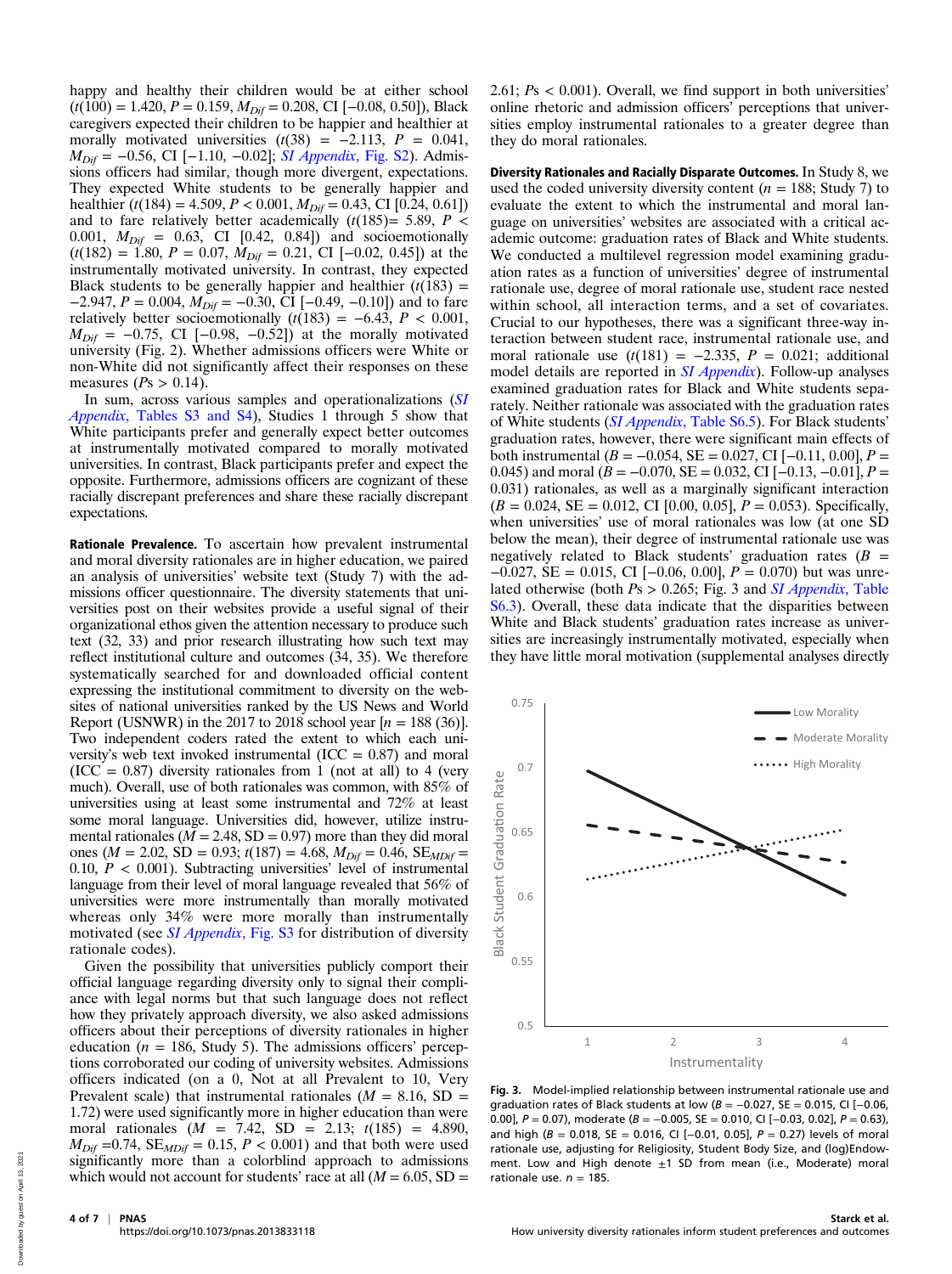modeling the disparities between White and Black students' graduation rates, presented in SI Appendix[, Table S6.1,](https://www.pnas.org/lookup/suppl/doi:10.1073/pnas.2013833118/-/DCSupplemental) also support this conclusion). Additional analyses revealed that diversity rationales related to Latinx students' graduation rates ([SI Ap](https://www.pnas.org/lookup/suppl/doi:10.1073/pnas.2013833118/-/DCSupplemental)pendix[, Fig. S4 and Table S6.4\)](https://www.pnas.org/lookup/suppl/doi:10.1073/pnas.2013833118/-/DCSupplemental) as they did Black students', and related to Asian students' (SI Appendix[, Table S6.2](https://www.pnas.org/lookup/suppl/doi:10.1073/pnas.2013833118/-/DCSupplemental)) similarly to how they did White students' (i.e., no significant relationship). Overall, these analyses indicate that the extent to which universities embrace instrumental rationales and eschew moral ones is associated with worse graduation rates for low-status racial minority students.

#### **Discussion**

We have shown that instrumental rationales are preferred by White but not Black Americans, that they are understood as suiting White students best, that they are the most common approach to diversity in higher education, and that, especially in the absence of a moral approach, they are associated with greater racial disparities in graduation rates. Together, these findings illustrate that the most common approach to diversity in higher education ironically reflects the preferences, and privileges the outcomes, of White Americans. Further, these findings support the theoretical perspective that diversity and inclusion efforts gain traction primarily when they serve to advance majority group interests (11, 12), highlighting the difficulty of motivating racial inclusivity in a way that is both broadly appealing and maximally effective at attenuating racial hierarchies.

We have emphasized instrumental rationales when interpreting our findings because instrumental rationales have become the most prevalent and legally sanctioned approach to institutional diversity. However, our findings could also be interpreted as indicating that moral rationales are preferred by Black Americans and disfavored by White Americans, are understood as suiting Black students best, and have the potential to attenuate the negative effects associated with instrumental rationales. Indeed, another way to examine participants' preferences is to compare how positively participants felt about each rationale across racial groups, a comparison which illuminates that cross-race differences in positivity emerge particularly for moral rationales. The racial difference in support for moral rationales is consistent with historical analyses positing that moral concerns have been central to the legal fight over racial inclusion policies (37), suggesting that it might be fruitful for future research to examine why moral rationales are so contested. Whether interpreting our data through an instrumental or moral lens, these findings challenge notions that modern commitments to diversity and inclusion are manifestations of moral resolve and that diversity and inclusion efforts are singularly focused on benefiting racial minorities.

Though we coded diversity statements in this work, the statements are unlikely themselves the key causal agent of disparate outcomes but rather shape and reflect organizational cultures and norms. In arguing why instrumental diversity rationales would accord with worse institutional outcomes, we posited that they correspond with inattention to racial disadvantage and a weaker institutional commitment to diversity. These factors may manifest at several levels within an organization, including institutional decision making, interpersonal interactions, or individual attitudes and behaviors. While future work should clarify the organizational mechanisms tying instrumental rationales to greater racial disparities, the current data suggest that universities seeking more racially equitable outcomes should consider the motivations shaping their organization's approach to diversity. In order to maximize their appeal and safeguard the welfare of underrepresented students, universities might consider cultivating a culture that values diversity for a more balanced mix of reasons.

In addition to investigating the mechanisms by which instrumental rationales may produce disparate outcomes, future work should more expansively investigate the relationship between diversity rationales and diverse groups and contexts. It is especially important to consider how different minority groups feel about and are affected by instrumental diversity rationales since we observed heterogeneity in outcomes across different minority groups and non-Black minority groups such as Asian Americans play a crucial role in contemporary litigation of affirmative action policies in higher education (38). Similarly, while we examined participants' preferences and expectations regarding diversity statements devoid of other contextual details, future work might consider how participants' preferences interact with additional information about the university (e.g., its status) or the statement (e.g., the issuer of the statement).

We focused on higher education because it was the first sector to introduce an instrumental diversity rationale (6), has played a key part in and remains at the forefront of national debates regarding diversity efforts, and is a uniquely important institution in its ubiquity and impact on individuals' life outcomes. However, instrumental diversity rationales are commonplace in domains besides education, and research in other contexts is also starting to find instrumental rationales to cause or be associated with worse policy and organizational outcomes for racial minorities (10, 22). These findings suggest that it might behoove practitioners and policymakers across domains to evaluate how their rationales for diverse representation facilitates or impairs diversity, equity, and inclusion goals.

#### Materials and Methods

Research protocols and data have been made available on the Open Science Framework platform (39). Links to our preregistrations, materials, and data, as well as detailed information about the samples, stimulus materials, measures and analytic strategies, and supplemental data analyses can be found in [SI Appendix](https://www.pnas.org/lookup/suppl/doi:10.1073/pnas.2013833118/-/DCSupplemental). All studies were approved by the Princeton University Institutional Review Board. Participants provided written (Studies 1 through 4) or verbal (Studies 5 and 6) informed consent prior to their participation.

Studies 1 through 4. In Studies 1 through 4, diversity rationale was manipulated within participant; participants viewed multiple diversity statements in randomized order, each representing different diversity rationales or a control condition. For example, an instrumental statement would convey that "diversity is about enriching students' intellectual experience and preparing them to excel" whereas a moral statement would say that "diversity is about justice and ensuring that people from different backgrounds have access to an excellent education" (see [SI Appendix](https://www.pnas.org/lookup/suppl/doi:10.1073/pnas.2013833118/-/DCSupplemental), Table S4 for the complete statements). In Study 1, each statement was followed by a manipulation check. In Studies 2 through 4, we modified the procedure to be more robust such that, after each statement, participants were asked to list three reasons that the university they just read about values diversity. They then saw seven interpretations for why the university they read about values diversity, all consistent with reasons mentioned in the text they had just read. Participants were asked to select any items that they saw as similar to the items that they previously listed (see ref. 40).

Positivity ( $\alpha_{avg}$  = 0.92) toward each rationale was the key dependent variable across the four experiments. As a supplement to it, Studies 1 and 2 also contained an Attendance Choice measure in which participants made a binary choice of which university they would rather attend. Each of these experiments also measured a subset of our proposed mediators: Educational Value (Studies 1 through 4;  $\alpha_{avg} = 0.92$ ), Belonging (Studies 2 through 4;  $\alpha_{\text{avg}} = 0.96$ ), and Social Identity Threat (Studies 3 and 4;  $\alpha_{\text{avg}} = 0.94$ ). Two items measuring Comprehensibility of and Agreement with the diversity statements were included as potential covariates.

Study 5. Individuals from a team of racially and gender diverse, young-adult research assistants approached what appeared to be families walking around a college campus during weekends specifically dedicated to visiting families of first-year students or newly admitted students selecting colleges. They asked individuals who appeared to be caregivers (e.g., parents and grandparents) to complete a questionnaire in exchange for candy. Many of the caregivers took their questionnaires alongside or in consultation with their children, so we view responses to these questions as representative of families' views in a manner that might roughly approximate how families reach collective decisions about where children will attend college.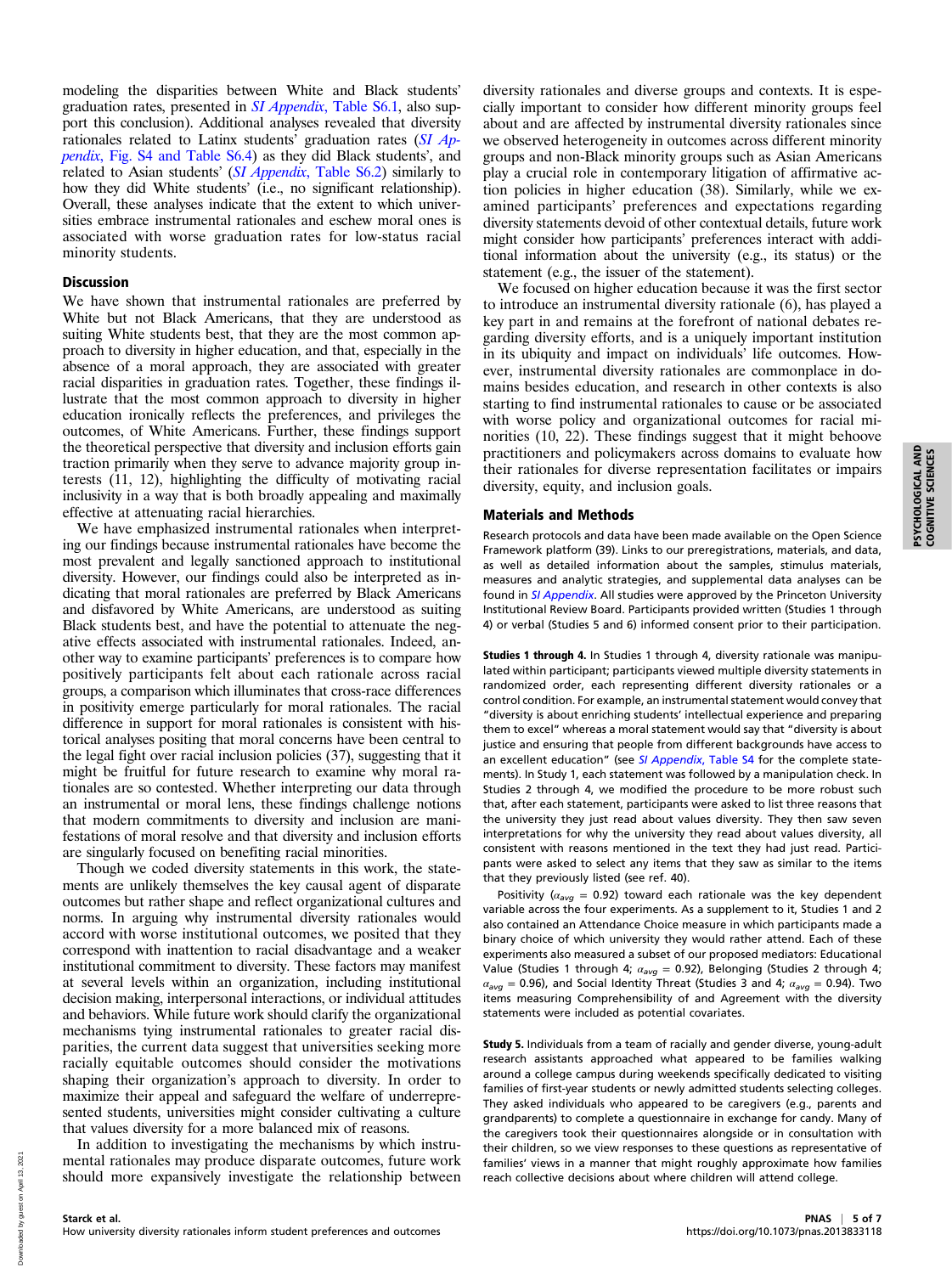On the first page of the questionnaire, participants read about two universities, University A and University B, which employed either an instrumental or moral diversity rationale. University A always preceded University B, and the pairings between university labels and diversity rationales were counterbalanced across participants. On the second page, participants responded to the dependent measures using a 1 (much more at School A) to 7 (much more at School B) bipolar scale. These measures assessed the amount of Belonging ( $\alpha = 0.91$ ), Social Identity Threat (single item), Happiness and Health (single item), and Value (single item) caregivers expected their children to experience at the universities, as well as Caregiver's Positivity ( $\alpha =$ 0.92) toward the universities. The final page requested demographic information about participants and their children.

Study 6. Individuals from a team of racially and gender diverse, young-adult research assistants approached university personnel working at a college fair and asked them if they would take our questionnaire in exchange for \$7. They gave the questionnaire to willing participants and circled the college fair until participants signaled they were finished. This experimental manipulation and questionnaire response format were identical to those of Study 5. On the first page, participants read both universities' diversity statements before completing dependent measures regarding one race (i.e., Black or White) of prospective students. On the second page, they again saw the universities' diversity statements before completing dependent measures for the other race of prospective student. The orders of both the diversity rationales and of prospective student race were counterbalanced across participants. For each race of prospective students, participants projected students' Positivity ( $\alpha = 0.86$ ) toward the universities, as well as students' anticipated Belonging ( $\alpha$ =.89), Social Identity Threat (single item), and Value (single item). Single items also assessed participants' own expectations regarding students' Academic Welfare and Socioemotional Wellbeing, as well as how Happy and Healthy students would be should they enroll in either university.

On a separate page, an additional set of measures gauged participants' perceptions of how prevalent instrumental rationales ( $\alpha = .61$ ), moral rationales ( $\alpha$  = 0.67), and colorblind ideologies ( $\alpha$  = 0.58) were in higher education on a 0 (not at all prevalent) to 10 (very prevalent) scale. Participants shared demographic information on the final page of the questionnaire.

Study 7. Following a specific protocol ([SI Appendix](https://www.pnas.org/lookup/suppl/doi:10.1073/pnas.2013833118/-/DCSupplemental)), two research assistants independently visited the website of each university that was ranked on the 2017 to 2018 USNWR list of top national universities (36) to search for text explaining why the university valued diversity in undergraduate education. We excluded Historically Black Colleges and Universities due to theoretical

- 1. T. L. Dover, C. R. Kaiser, B. Major, Mixed signals: The unintended effects of diversity initiatives. Soc. Issues Policy Rev. 14, 152–181 (2020).
- 2. L. M. Leslie, J. E. Bono, Y. S. Kim, G. R. Beaver, On melting pots and salad bowls: A meta-analysis of the effects of identity-blind and identity-conscious diversity ideologies. J. Appl. Psychol. 105, 453–471 (2020).
- 3. V. C. Plaut, Diversity science: Why and how difference makes a difference. Psychol. Inq. 21, 77–99 (2010).
- 4. V. C. Plaut, Diversity science and institutional design. Policy Insights Behav. Brain Sci. 1, 72–80 (2014).
- 5. A. Rattan, N. Ambady, Diversity ideologies and intergroup relations: An examination of colorblindness and multiculturalism. Eur. J. Soc. Psychol. 43, 12–21 (2013).
- 6. P. Frymer, J. D. Skrentny, The rise of instrumental affirmative action: Law and the new significance of race in America. Conn. Law Rev. 36, 677–723 (2004).
- 7. S. Zirkel, Ongoing issues of racial and ethnic stigma in education 50 years after Brown v. Board. Urban Rev. 37, 107–126 (2005).
- 8. Carter v. Gallagher. 452 F.2d 315 (8th Cir. 1971).
- 9. Grutter v. Bollinger, 539 U.S. 306 (2003).
- 10. K. Hurd, V. C. Plaut, Diversity entitlement: Does diversity-benefits ideology undermine inclusion? Northwest. Univ. Law Rev. 112, 1605–1635 (2018).
- 11. D. A. Bell Jr., Brown v. Board of Education and the interest-convergence dilemma. Harv. Law Rev. 93, 518–533 (1980).
- 12. D. A. Bell Jr, Silent Covenants: Brown v. Board of Education and the Unfulfilled Hopes for Racial Reform (Oxford University Press, New York, 2004).
- 13. M. S. Moses, M. J. Chang, Toward a deeper understanding of the diversity rationale. Educ. Res. 35, 6–11 (2006).
- 14. E. Kelly, F. Dobbin, How affirmative action became diversity management: Employer response to antidiscrimination law, 1961-1996. Am. Behav. Sci. 41, 960–984 (1998).
- 15. E. C. Berrey, Why diversity became orthodox in higher education, and how it changed the meaning of race on campus. Crit. Sociol. 37, 573–596 (2011).
- 16. S. M. Collins, From affirmative action to diversity: Erasing inequality from organizational responsibility. Crit. Sociol. 37, 517–520 (2011).
- 17. L. X. Zou, S. Cheryan, Two axes of subordination: A new model of racial position. J. Pers. Soc. Psychol. 112, 696–717 (2017).

concerns that the dynamics of diversity in this context are unique. The research assistants then convened along with a third member of the research team to compare the text that they identified and resolve any differences. This process yielded analyzable web text from 188 universities. A separate pair of research assistants independently rated the content gathered from this process on the degree to which they conveyed moral and instrumental rationales (see [SI Appendix](https://www.pnas.org/lookup/suppl/doi:10.1073/pnas.2013833118/-/DCSupplemental) for the coding scheme).

Study 8. We compiled data from several sources to model the relationship between universities' instrumental and moral rationale use and students' graduation rates.

Universities' instrumental and moral rationale use were obtained from Study 7.

We obtained the graduation rates of Asian, Black, Latinx, and White students from the National Center for Education Statistics' Integrated Postsecondary Education Data System by averaging data from the 2015 to 2016 and 2016 to 2017 school years (41), the most recent datasets available at the time of these analyses. The graduation rates indicate the percentage of students enrolled in a bachelor's degree–granting program who completed their program within 150% of normal time (i.e., 6 y). We did not include data for students who identified as Native American or Pacific Islander due to a paucity of available data.

We also gathered a set of university characteristics as potential covariates. University's rank, endowment, cost, student body size, designation as public or private (parochial universities were counted as private), and designation as secular or religiously affiliated came from the USNWR (36). The percentage of non-White students at a given university came from the College Board (42). Per our preregistration plan, only those covariates that were significantly associated with at least one diversity rationale (endowment, student body size, and religious affiliation) were used in our primary analyses.

Data Availability. Raw experimental and archival data and anonymized codes of university websites have been deposited in Open Science Framework (https://osf.io/mv8g3/?view\_only=[67302e8e663246449034b75033b4defe\)](https://osf.io/mv8g3/?view_only=67302e8e663246449034b75033b4defe).

ACKNOWLEDGMENTS. We thank Natasah Warikoo, whose book inspired this work. We gratefully acknowledge Victoria C. Plaut, Kate M. Turesky, and Elizabeth Levy Paluck and her laboratory as well as the members of the Social Stigma and Prejudice Lab at Princeton for their helpful feedback regarding the manuscript. We also thank our team of laboratory managers and research assistants for their invaluable assistance and support, especially Kofi J. Ries.

- 18. C. Loes, E. Pascarella, P. Umbach, Effects of diversity experiences on critical thinking skills: Who benefits? J. Higher Educ. 83, 1-25 (2012).
- 19. Brief of Columbia University, Harvard University, Stanford University and the University of Pennsylvania as Amici Curiae, "Regents of the University of California v. Bakke, 438 U.S. 265" (1978) (No. 76-811), 1977 WL 188007 (June 7, 1977), p. 11–27.
- 20. N. K. Warikoo, The Diversity Bargain: And Other Dilemmas of Race, Admissions, and Meritocracy at Elite Universities (University of Chicago Press, Chicago, 2016).
- 21. V. C. Plaut, F. G. Garnett, L. E. Buffardi, J. Sanchez-Burks, "What about me?" Perceptions of exclusion and whites' reactions to multiculturalism. J. Pers. Soc. Psychol. 101, 337–353 (2011).
- 22. S. Trawalter, S. Driskell, M. N. Davidson, What is good isn't always fair: On the unintended effects of framing diversity as good. Anal. Soc. Issues Public Policy 16, 69–99 (2016).
- 23. J. D. Vorauer, K. J. Main, G. B. O'Connell, How do individuals expect to be viewed by members of lower status groups? Content and implications of meta-stereotypes. J. Pers. Soc. Psychol. 75, 917–937 (1998).
- 24. N. A. Bowman, College diversity courses and cognitive development among students from privileged and marginalized groups. J. Divers. High. Educ. 2, 182-194 (2009).
- 25. V. C. Plaut, K. M. Thomas, M. J. Goren, Is multiculturalism or color blindness better for minorities? Psychol. Sci. 20, 444–446 (2009).
- 26. V. Purdie-Vaughns, C. M. Steele, P. G. Davies, R. Ditlmann, J. R. Crosby, Social identity contingencies: How diversity cues signal threat or safety for African Americans in mainstream institutions. J. Pers. Soc. Psychol. 94, 615–630 (2008).
- 27. L. J. Skitka, The psychology of moral conviction. Soc. Personal. Psychol. Compass 4, 267–281 (2010).
- 28. R. J. Ely, D. A. Thomas, Cultural diversity at work: The effects of diversity perspectives on work group processes and outcomes. Adm. Sci. Q. 46, 229–273 (2001).
- 29. M. S. Moses, Moral and instrumental rationales for affirmative action in five national contexts. Educ. Res. 39, 211–228 (2010).
- 30. M. E. Tankard, E. L. Paluck, The effect of a supreme court decision regarding gay marriage on social norms and personal attitudes. Psychol. Sci. 28, 1334–1344 (2017).
- 31. D. M. Mayer, M. Ong, S. Sonenshein, S. J. Ashford, The money or the morals? When moral language is more effective for selling social issues. J. Appl. Psychol. 104, 1058–1076 (2019).